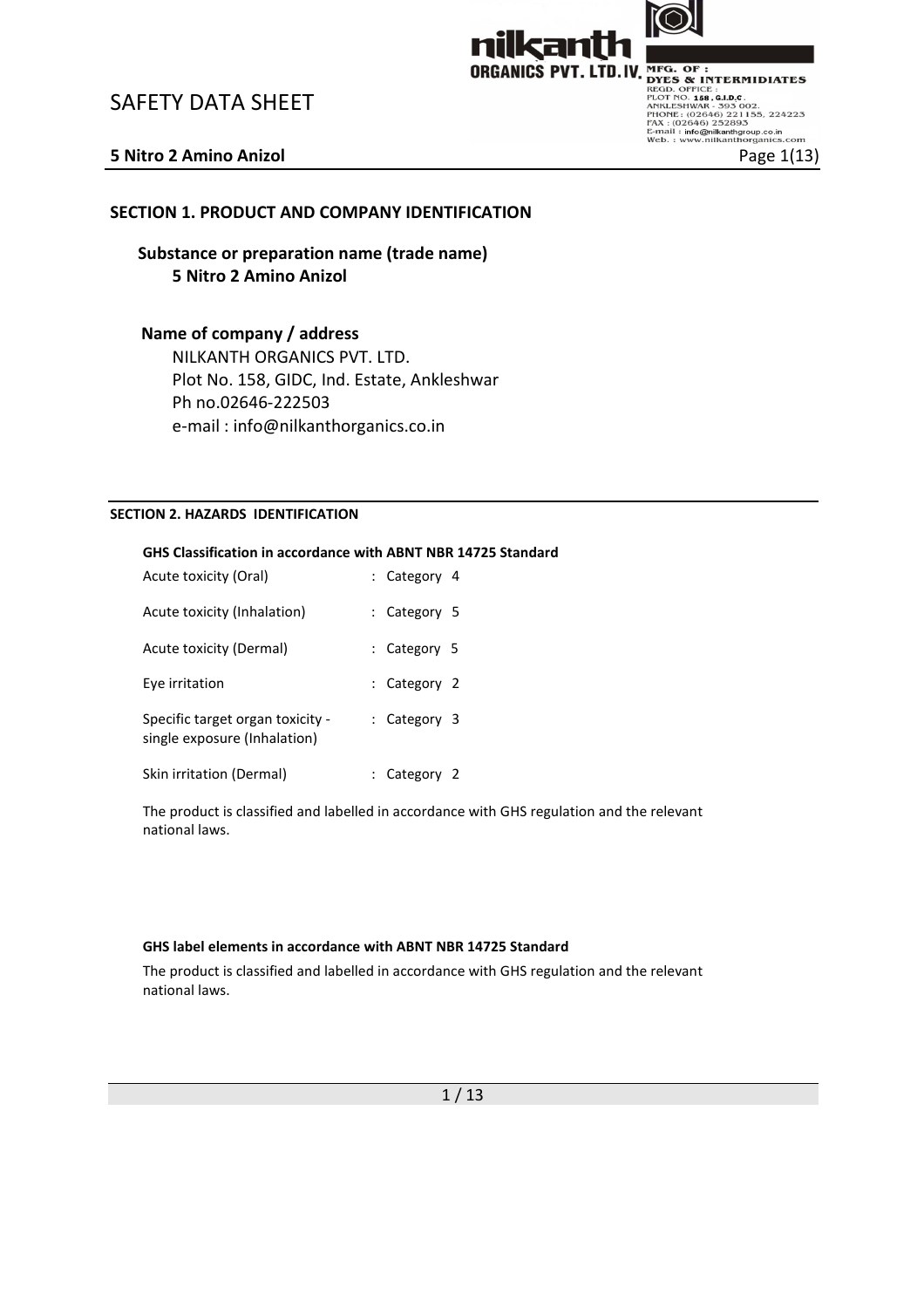

nil

**SAFETY DATA SHEET**<br>
SAFETY DATA SHEET<br>
SAFETY DATA SHEET<br>
TAXEL SEED. OF SURGANICS PVT. LTD.IV. NEG. OF S. S. AD.C.<br>
PLOTE: (O2646) 221155, 224223<br>
PAGE 202646) 221155, 224223<br>
FAX: (O2646) 221155, 224223<br>
FAX: (O2646) 2

| Hazard pictograms                                                                                                                |                                                                                                                                                                                                                                                                                                                                                                                                                                                                         |
|----------------------------------------------------------------------------------------------------------------------------------|-------------------------------------------------------------------------------------------------------------------------------------------------------------------------------------------------------------------------------------------------------------------------------------------------------------------------------------------------------------------------------------------------------------------------------------------------------------------------|
| Signal word                                                                                                                      | : Warning                                                                                                                                                                                                                                                                                                                                                                                                                                                               |
| <b>Hazard statements</b>                                                                                                         | : H302 Harmful if swallowed.<br>H333 May be harmful if inhaled.<br>H313 May be harmful in contact with skin.<br>H320 Causes eye irritation.<br>H335 May cause respiratory irritation.<br>H315 Causes skin irritation.<br>H411 Toxic to aquatic life with long lasting effects.                                                                                                                                                                                          |
| Precautionary statements                                                                                                         | : P272 Contaminated work clothing should not be allowed out of<br>the workplace.                                                                                                                                                                                                                                                                                                                                                                                        |
|                                                                                                                                  | <b>Prevention:</b>                                                                                                                                                                                                                                                                                                                                                                                                                                                      |
|                                                                                                                                  | P260 Do not breathe dust or mist.<br>P262 Do not get in eyes, on skin, or on clothing.<br>P264 Wash skin thoroughly after handling.<br>P273 Avoid release to the environment.                                                                                                                                                                                                                                                                                           |
|                                                                                                                                  | <b>Response:</b>                                                                                                                                                                                                                                                                                                                                                                                                                                                        |
|                                                                                                                                  | P304 + P340 IF INHALED: Remove victim to fresh air and keep<br>at rest in a position comfortable for breathing.<br>P305 + P351 + P338 IF IN EYES: Rinse cautiously with water<br>for several minutes. Remove contact lenses, if present and<br>easy to do. Continue rinsing.<br>P302 + P352 IF ON SKIN: Wash with plenty of soap and water.<br>P301 + P330 + P331 IF SWALLOWED: Rinse mouth. Do NOT<br>induce vomiting.<br>P315 Get immediate medical advice/attention. |
|                                                                                                                                  | Storage:                                                                                                                                                                                                                                                                                                                                                                                                                                                                |
|                                                                                                                                  | P403 + P233 Store in a well-ventilated place. Keep container<br>tightly closed.<br>P402 Store in a dry place.                                                                                                                                                                                                                                                                                                                                                           |
|                                                                                                                                  | Disposal:                                                                                                                                                                                                                                                                                                                                                                                                                                                               |
|                                                                                                                                  | P501 Dispose of contents/ container to an approved<br>incineration plant.                                                                                                                                                                                                                                                                                                                                                                                               |
| Other hazards which do not result in classification<br>Harmful if swallowed.<br>Irritating to eyes, respiratory system and skin. |                                                                                                                                                                                                                                                                                                                                                                                                                                                                         |

Limited evidence of a carcinogenic effect.

Toxic to aquatic organisms, may cause long-term adverse effects in the aquatic environment.

## SECTION 3. COMPOSITION/INFORMATION ON INGREDIENTS

Substance / Mixture : Substance

CAS-No. : 97-52-9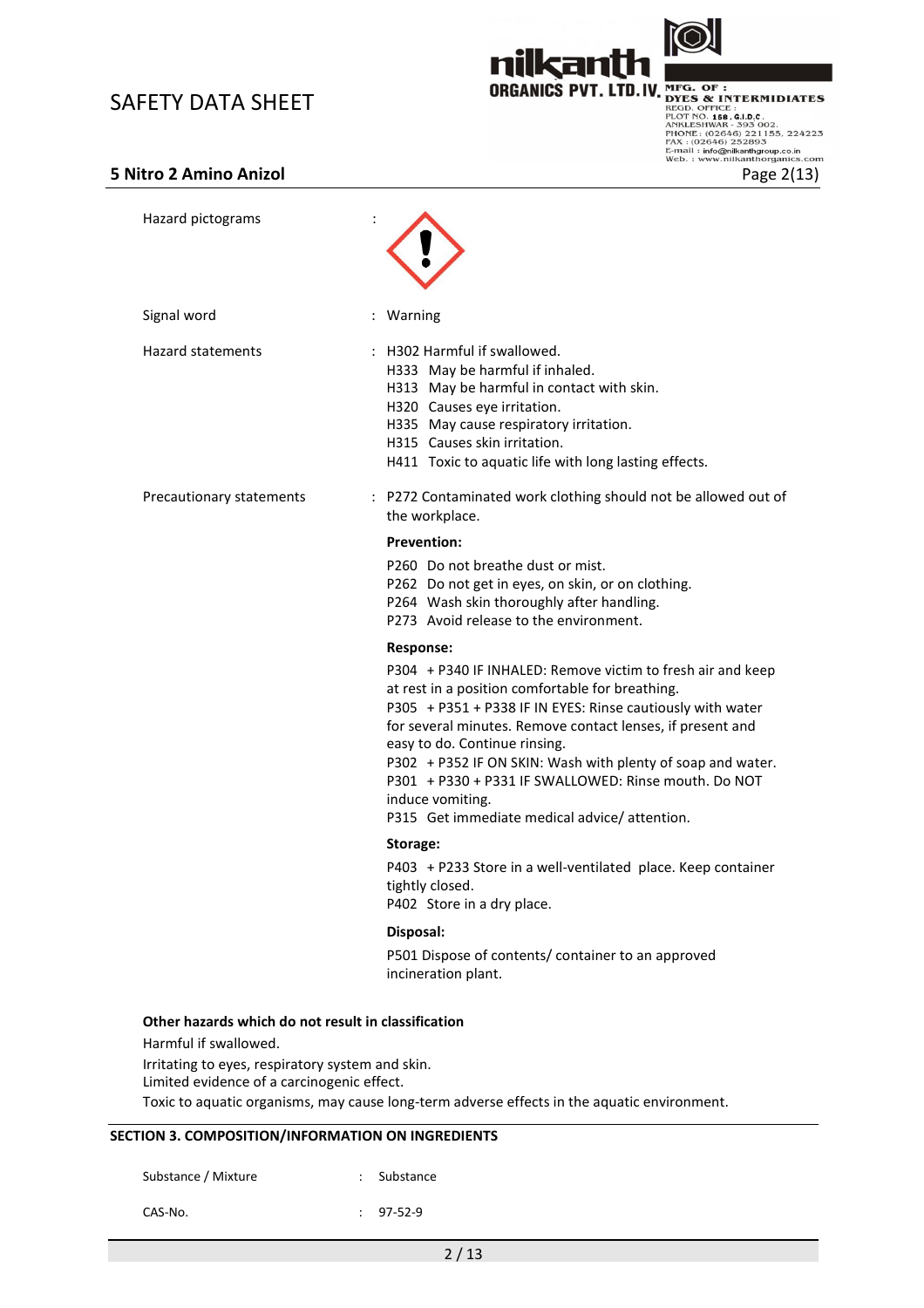

| <b>Hazardous components</b><br>4-Nitro-o-anisidine                | $97 - 52 - 9$                                                                                                                                                                 |
|-------------------------------------------------------------------|-------------------------------------------------------------------------------------------------------------------------------------------------------------------------------|
| <b>SECTION 4. FIRST AID MEASURES</b>                              |                                                                                                                                                                               |
| General advice                                                    | : Remove/Take off immediately all contaminated clothing.                                                                                                                      |
| If inhaled                                                        | : Move the victim to fresh air.<br>If breathing is difficult, give oxygen.<br>Do not use mouth-to-mouth or mouth-to-nose resuscitation.<br>Get medical attention immediately. |
| In case of skin contact                                           | : In case of contact, immediately flush skin with soap and plenty<br>of water.                                                                                                |
| In case of eye contact                                            | : In the case of contact with eyes, rinse immediately with plenty<br>of water and seek medical advice.                                                                        |
| If swallowed                                                      | : Do NOT induce vomiting.<br>If the victim is conscious let him drink plenty of water;<br>immediately call a medical doctor.                                                  |
| Most important symptoms<br>and effects, both acute and<br>delayed | : None known.                                                                                                                                                                 |
| <b>SECTION 5. FIREFIGHTING MEASURES</b>                           |                                                                                                                                                                               |
| Suitable extinguishing media                                      | $:$ Foam<br>Water spray jet<br>Dry chemical<br>Carbon dioxide (CO2)                                                                                                           |
| Specific hazards during<br>firefighting                           | : In case of fire hazardous decomposition products may be<br>produced such as:<br>irritating fumes                                                                            |
| SECTION 6. ACCIDENTAL RELEASE MEASURES                            |                                                                                                                                                                               |
| Methods and materials for<br>containment and cleaning up          | : Take up mechanically                                                                                                                                                        |
|                                                                   | Treat recovered material as described in the section "Disposal<br>considerations".                                                                                            |

Avoid dust formation.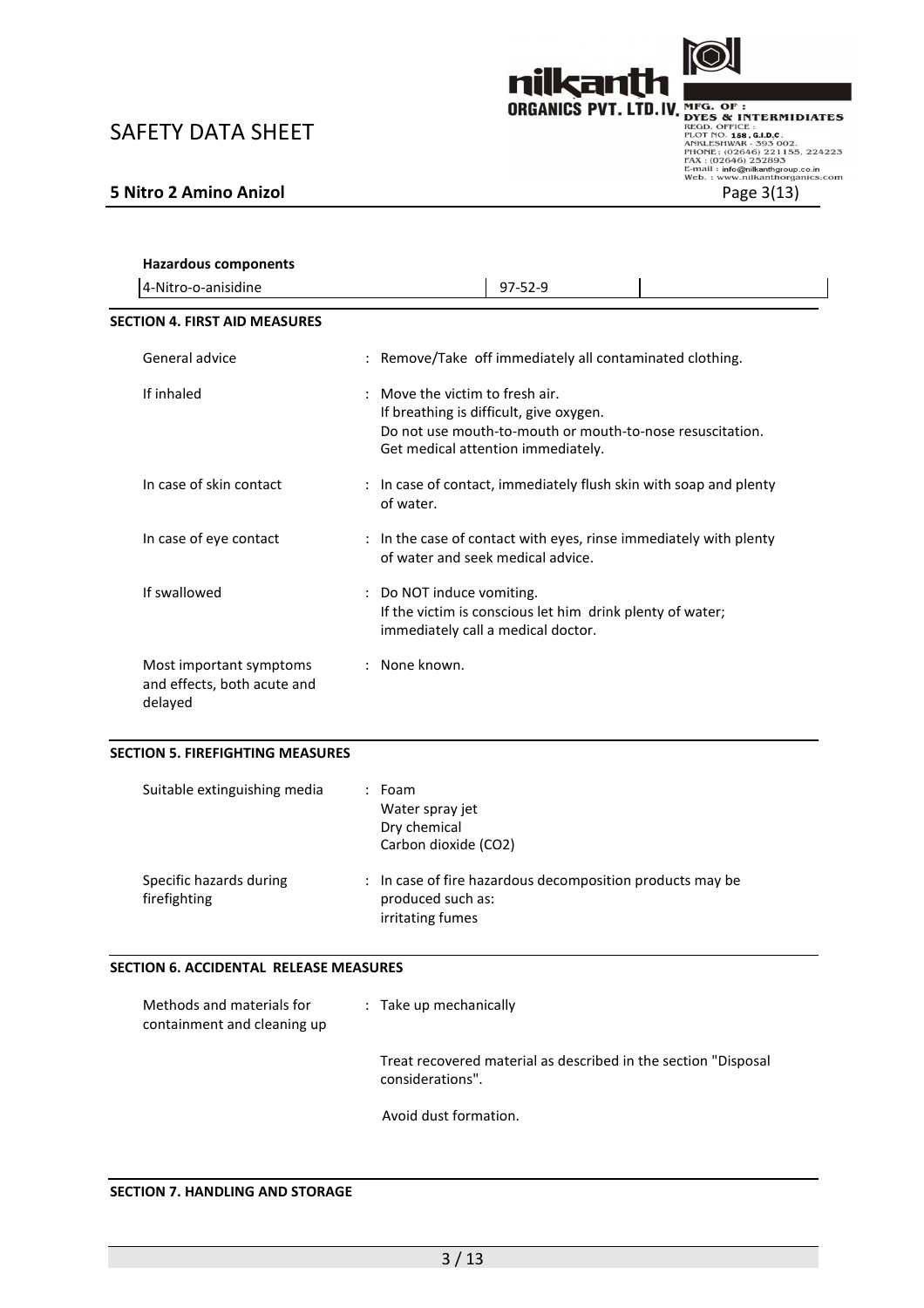

| Advice on protection against<br>fire and explosion | : Keep away from sources of ignition - No smoking.                                                                                   |
|----------------------------------------------------|--------------------------------------------------------------------------------------------------------------------------------------|
|                                                    | Take precautionary measures against build-up of electrostatic<br>charges, e.g earthing during loading and off-loading<br>operations. |
|                                                    | Avoid dust formation.                                                                                                                |
| Hygiene measures                                   | : Keep away from food and drink.<br>Avoid contact with skin and eyes.                                                                |
|                                                    | Wash hands before breaks and at the end of workday.                                                                                  |
|                                                    | Clean skin thoroughly after work; apply skin cream.                                                                                  |
| Technical<br>measures/Precautions                  | : Keep containers tightly closed in a dry, cool and well-<br>ventilated place.                                                       |
| Further information on<br>storage stability        | : Storage period $>12$ month                                                                                                         |

### SECTION 8. EXPOSURE CONTROLS/PERSONAL PROTECTION Components with workplace control parameters

| Personal protective equipment     |                                                                                                               |
|-----------------------------------|---------------------------------------------------------------------------------------------------------------|
| Respiratory protection            | $:$ Half mask<br>Respirator with a particle filter (EN 143)                                                   |
| Hand protection<br><b>Remarks</b> | : PVC disposable gloves                                                                                       |
| Eye protection                    | : Safety glasses                                                                                              |
| Skin and body protection          | : working clothes<br>PVC Boots - depending on the operation, consider using<br>PVC Boots with steel toe caps. |
| Protective measures               | : Ensure that eyewash stations and safety showers are close<br>to the workstation location.                   |

### SECTION 9. PHYSICAL AND CHEMICAL PROPERTIES

| Appearance    | : powder         |
|---------------|------------------|
| Colour        | $:$ yellow       |
| Odour         | $: a$ romatic    |
| Melting point | : $139 - 142$ °C |
| Boiling point | not available    |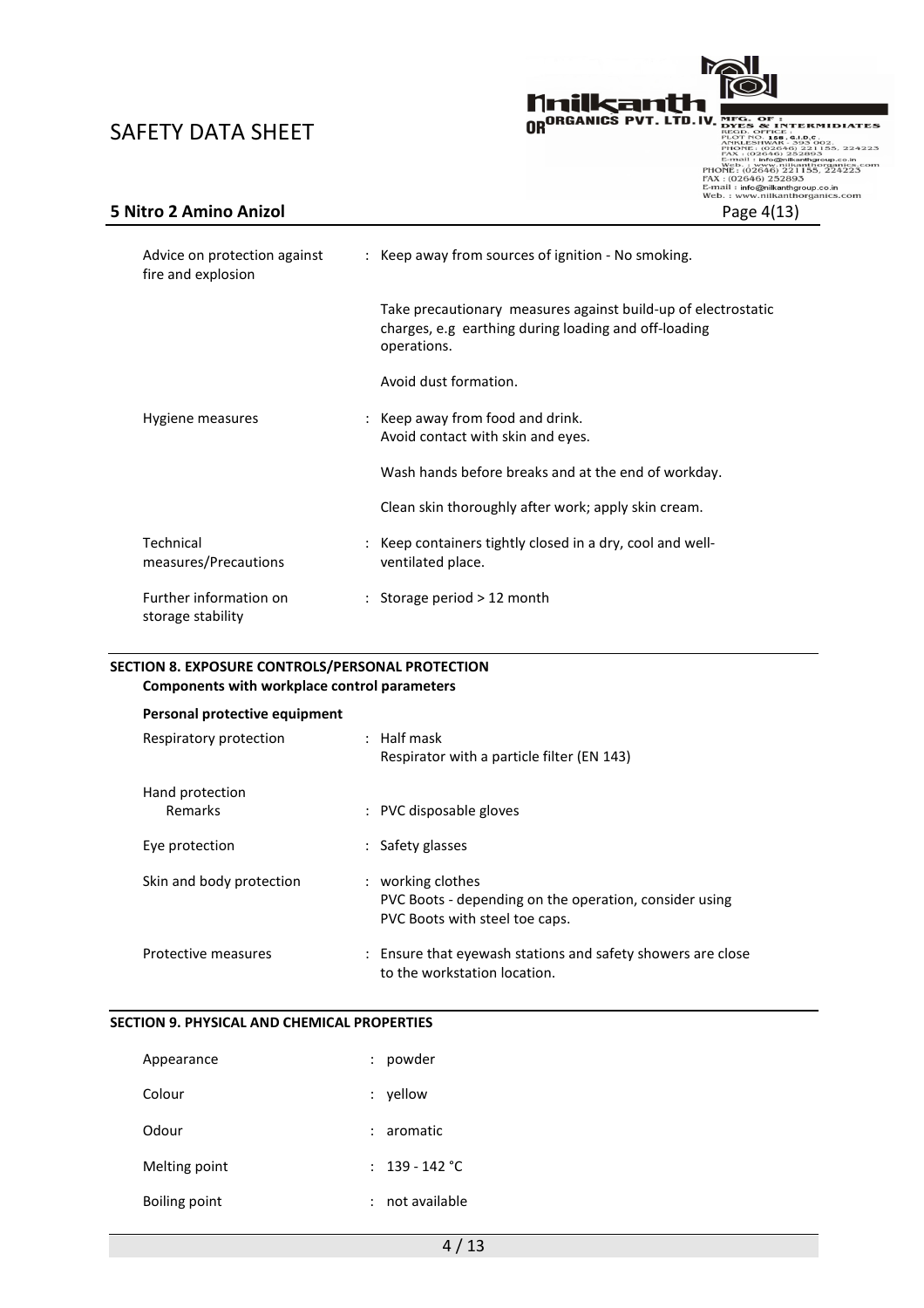## SAFETY DATA SHEET 5 Nitro 2 Amino Anizol **Figure 2 Amino Anizol** Page 5(13)

| <b>Bulk density</b>                        | : approx. $600 \text{ kg/m3}$                                                             |
|--------------------------------------------|-------------------------------------------------------------------------------------------|
| Solubility(ies)<br>Water solubility        | : insoluble                                                                               |
| Solubility in other solvents               | : Description: soluble in Alcohols                                                        |
| Partition coefficient: n-<br>octanol/water | : log Pow: 1,72 (23 °C)<br>pH: 7                                                          |
|                                            | Method: OECD Test Guideline 107                                                           |
| Auto-ignition temperature                  | : >360 °C                                                                                 |
| SECTION 10. STABILITY AND REACTIVITY       |                                                                                           |
| Possibility of hazardous<br>reactions      | : No dangerous reaction known under conditions of normal use.                             |
| Hazardous decomposition<br>products        | : Nitrogen oxides (NOx)                                                                   |
| SECTION 11. TOXICOLOGICAL INFORMATION      |                                                                                           |
| <b>Acute toxicity</b>                      |                                                                                           |
| Product:                                   |                                                                                           |
| Acute oral toxicity                        | : LD50 (Rat): 997 mg/kg                                                                   |
| Acute inhalation toxicity                  | : Remarks: no data available                                                              |
| Acute dermal toxicity                      | : LD0 (Rat, male and female): > 2.000 mg/kg<br>Method: OECD Test Guideline 402<br>GLP: no |
| <b>Components:</b>                         |                                                                                           |
| 4-Nitro-o-anisidine:                       |                                                                                           |
| Acute oral toxicity                        | : LD50 (Rat, female): 1.260 mg/kg<br>Method: Other<br>GLP: no                             |
| Acute inhalation toxicity                  | : Remarks: no data available                                                              |
| Acute dermal toxicity                      | : LDO (Rat, male and female): > 2.000 mg/kg<br>Method: OECD Test Guideline 402<br>GLP: no |
| Skin corrosion/irritation                  |                                                                                           |
| Product:                                   |                                                                                           |
| Result                                     | : irritating                                                                              |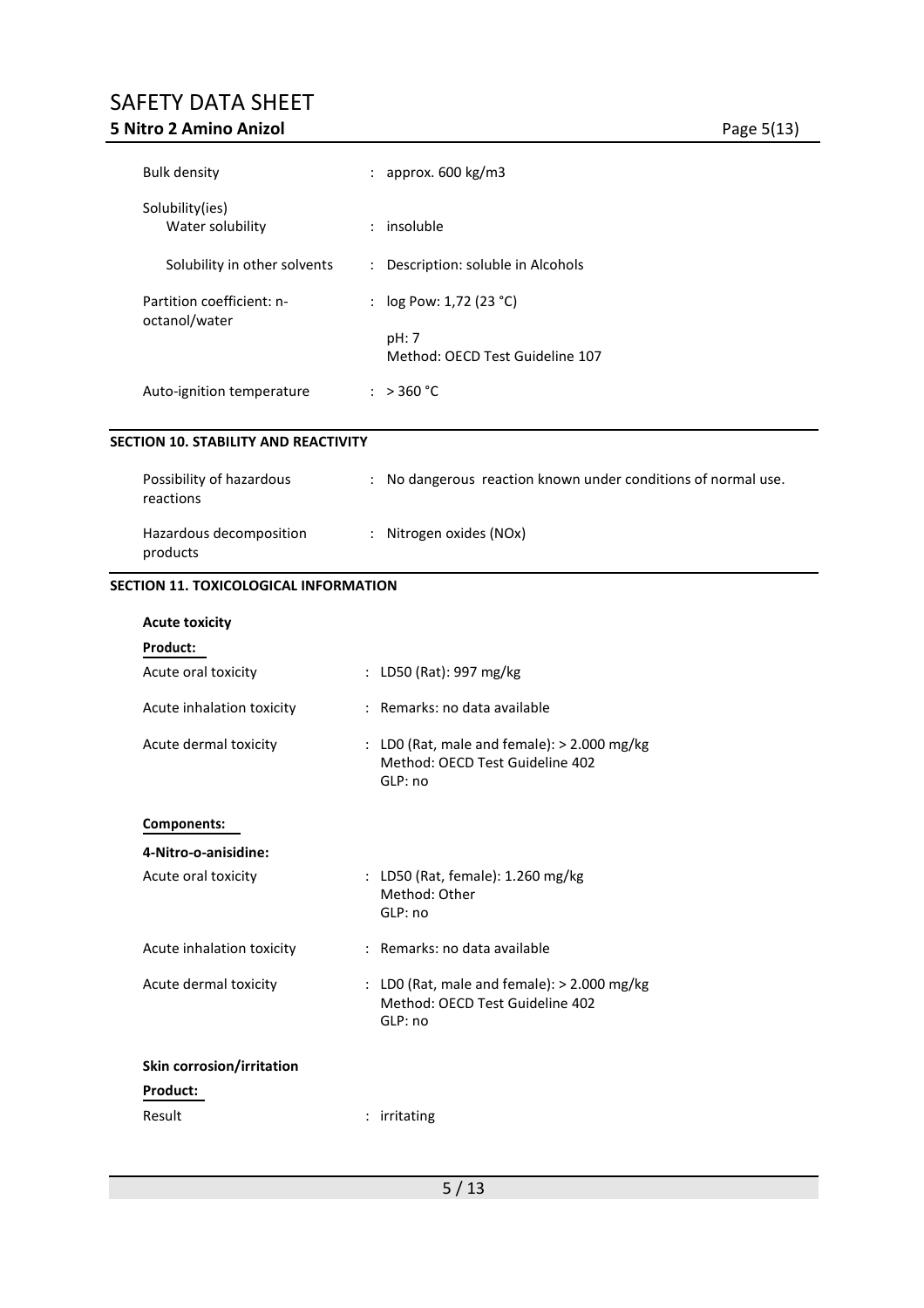

SAFETY DATA SHEET<br>
SAFETY DATA SHEET<br>
S Nitro 2 Amino Anizol Page 6(13)

4-Nitro-o-anisidine:

Components:

| Species<br>Exposure time          | : Rabbit<br>4 h                                                              |
|-----------------------------------|------------------------------------------------------------------------------|
| Method                            | : OECD Test Guideline 404                                                    |
| Result                            | : No skin irritation                                                         |
| <b>GLP</b>                        | $:$ yes                                                                      |
| Serious eye damage/eye irritation |                                                                              |
| Product:                          |                                                                              |
| Result                            | : irritating                                                                 |
| <b>Components:</b>                |                                                                              |
| 4-Nitro-o-anisidine:              |                                                                              |
| <b>Species</b>                    | : Rabbit                                                                     |
| Result                            | : No eye irritation                                                          |
| Exposure time                     | : 72h                                                                        |
| Method                            | : OECD Test Guideline 405                                                    |
| <b>GLP</b>                        | : no                                                                         |
| Respiratory or skin sensitisation |                                                                              |
| Product:                          |                                                                              |
| Test Type                         | : Maximisation Test                                                          |
| Exposure routes                   | : Dermal                                                                     |
| Species                           | : Guinea pig                                                                 |
| Method                            | : OECD Test Guideline 406                                                    |
| Result                            | : Not a skin sensitizer.                                                     |
| GLP                               | : no                                                                         |
| Assessment                        | : Harmful if swallowed.                                                      |
| Components:                       |                                                                              |
| 4-Nitro-o-anisidine:              |                                                                              |
| <b>Test Type</b>                  | : Maximisation Test                                                          |
| <b>Exposure routes</b>            | : Dermal                                                                     |
| Species                           | Guinea pig                                                                   |
| Method                            | <b>OECD Test Guideline 406</b>                                               |
| Result                            | Not a skin sensitizer.                                                       |
| <b>GLP</b>                        | : no                                                                         |
| Assessment                        | : Harmful if swallowed.                                                      |
| <b>Germ cell mutagenicity</b>     |                                                                              |
| Product:                          |                                                                              |
| Genotoxicity in vitro             | : Test Type: Gene Mutation Assay in Vitro                                    |
|                                   | Test system: Salmonella typhimurium                                          |
|                                   | Metabolic activation: with and without metabolic activation<br>Method: Other |
|                                   |                                                                              |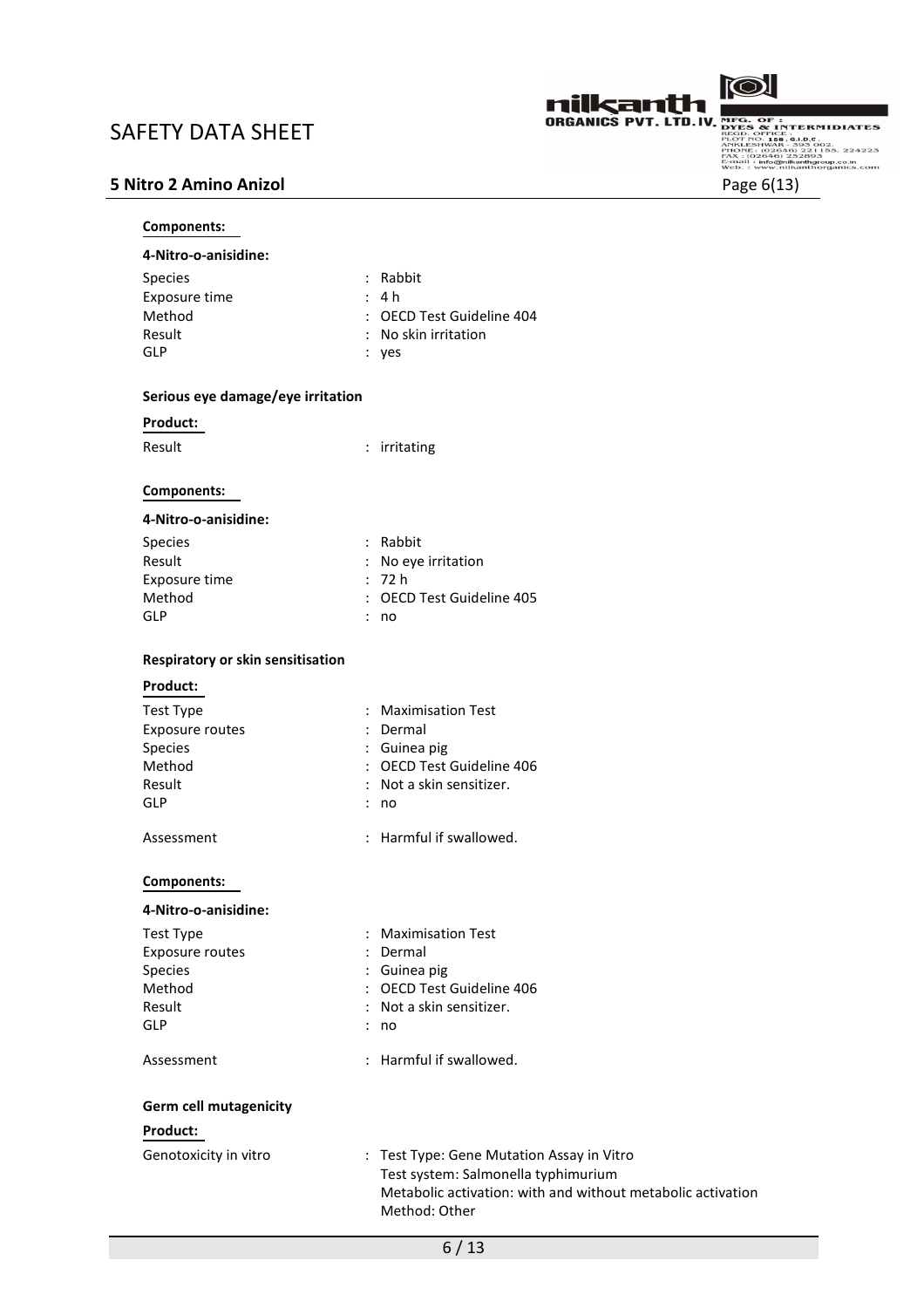

|                                        | Result: positive<br>GLP: no                                                                                                                                                                                                 |
|----------------------------------------|-----------------------------------------------------------------------------------------------------------------------------------------------------------------------------------------------------------------------------|
|                                        | Test Type: Chromosome aberration test in vitro<br>Test system: Chinese hamster lung cells<br>Metabolic activation: with and without metabolic activation<br>Method: OECD Test Guideline 476<br>Result: negative<br>GLP: yes |
| Germ cell mutagenicity -<br>Assessment | : Weight of evidence does not support classification as a germ<br>cell mutagen.                                                                                                                                             |
| Components:                            |                                                                                                                                                                                                                             |
| 4-Nitro-o-anisidine:                   |                                                                                                                                                                                                                             |
| Genotoxicity in vitro                  | : Test Type: Gene Mutation Assay in Vitro<br>Test system: Salmonella typhimurium<br>Metabolic activation: with and without metabolic activation<br>Method: Other<br>Result: positive<br>GLP: no                             |
|                                        | Test Type: Chromosome aberration test in vitro<br>Test system: Chinese hamster lung cells<br>Metabolic activation: with and without metabolic activation<br>Method: OECD Test Guideline 476<br>Result: negative<br>GLP: yes |
| Germ cell mutagenicity -<br>Assessment | : Weight of evidence does not support classification as a germ<br>cell mutagen.                                                                                                                                             |
| Carcinogenicity                        |                                                                                                                                                                                                                             |
| Product:                               |                                                                                                                                                                                                                             |
| Carcinogenicity -<br>Assessment        | : Limited evidence<br>of carcinogenicity in animal studies                                                                                                                                                                  |
| Components:                            |                                                                                                                                                                                                                             |
| 4-Nitro-o-anisidine:                   |                                                                                                                                                                                                                             |
| Carcinogenicity -<br>Assessment        | : Limited evidence<br>of carcinogenicity in animal studies                                                                                                                                                                  |
| <b>Reproductive toxicity</b>           |                                                                                                                                                                                                                             |
| Product:                               |                                                                                                                                                                                                                             |
| Reproductive toxicity -<br>Assessment  | : No information available.                                                                                                                                                                                                 |
| Components:                            |                                                                                                                                                                                                                             |
|                                        |                                                                                                                                                                                                                             |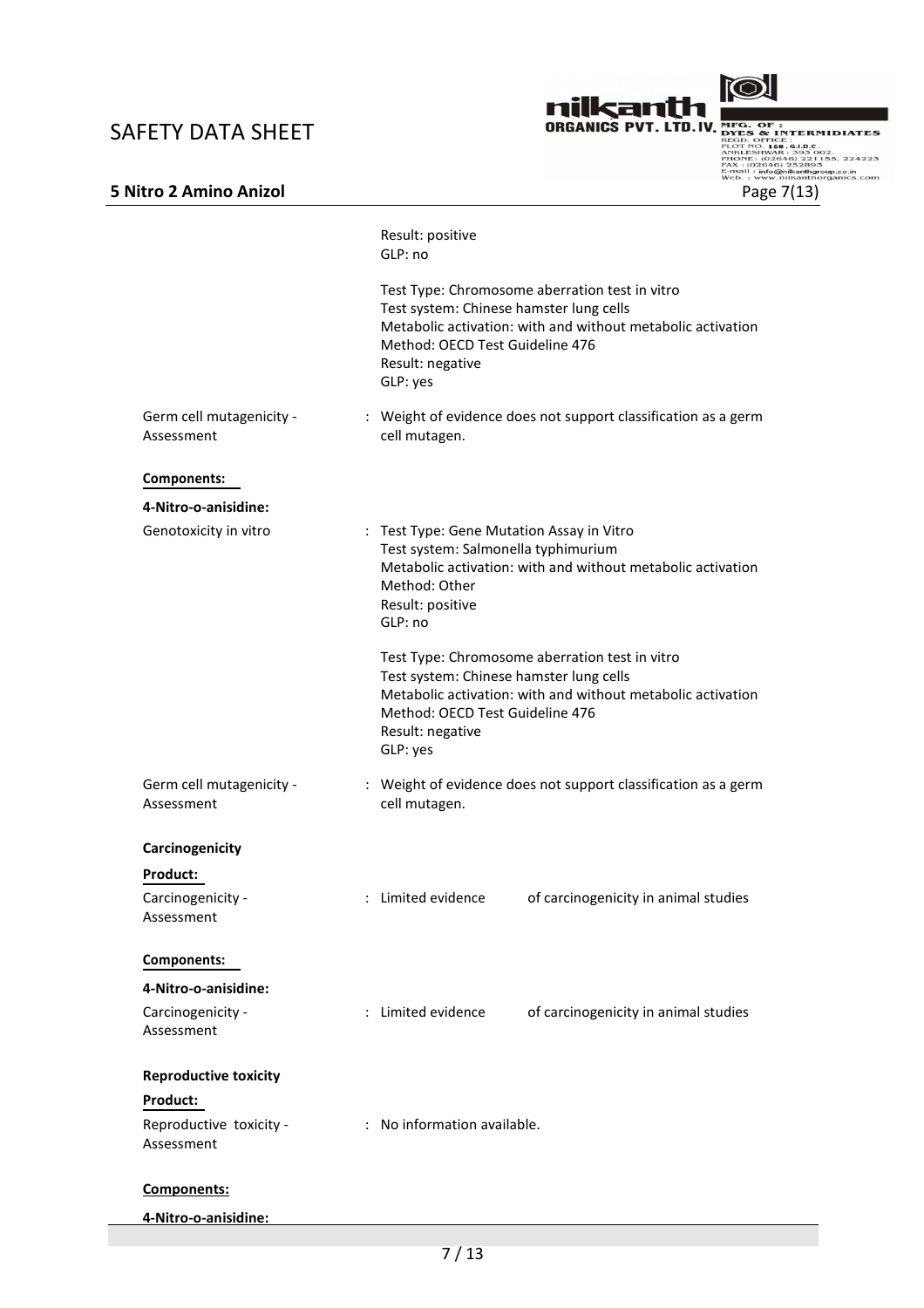

| Reproductive toxicity -<br>Assessment  | : No information available.                                                                           |
|----------------------------------------|-------------------------------------------------------------------------------------------------------|
| <b>STOT - single exposure</b>          |                                                                                                       |
| Product:                               |                                                                                                       |
| Assessment                             | : The substance or mixture is not classified as specific target<br>organ toxicant, single exposure.   |
| Components:                            |                                                                                                       |
| 4-Nitro-o-anisidine:                   |                                                                                                       |
| Assessment                             | : The substance or mixture is not classified as specific target<br>organ toxicant, single exposure.   |
| <b>STOT - repeated exposure</b>        |                                                                                                       |
| Product:                               |                                                                                                       |
| Assessment                             | : The substance or mixture is not classified as specific target<br>organ toxicant, repeated exposure. |
| Components:                            |                                                                                                       |
| 4-Nitro-o-anisidine:                   |                                                                                                       |
| Assessment                             | : The substance or mixture is not classified as specific target<br>organ toxicant, repeated exposure. |
| <b>Repeated dose toxicity</b>          |                                                                                                       |
| Product:                               |                                                                                                       |
| Remarks                                | : no data available                                                                                   |
| Repeated dose toxicity -<br>Assessment | : Harmful if swallowed.                                                                               |
| Components:                            |                                                                                                       |
| 4-Nitro-o-anisidine:                   |                                                                                                       |
| Remarks                                | : no data available                                                                                   |
| Repeated dose toxicity -<br>Assessment | : Harmful if swallowed.                                                                               |
| <b>Aspiration toxicity</b>             |                                                                                                       |
| Product:                               |                                                                                                       |
| no data available                      |                                                                                                       |
| Components:                            |                                                                                                       |
| 4-Nitro-o-anisidine:                   |                                                                                                       |
| no data available                      |                                                                                                       |
|                                        |                                                                                                       |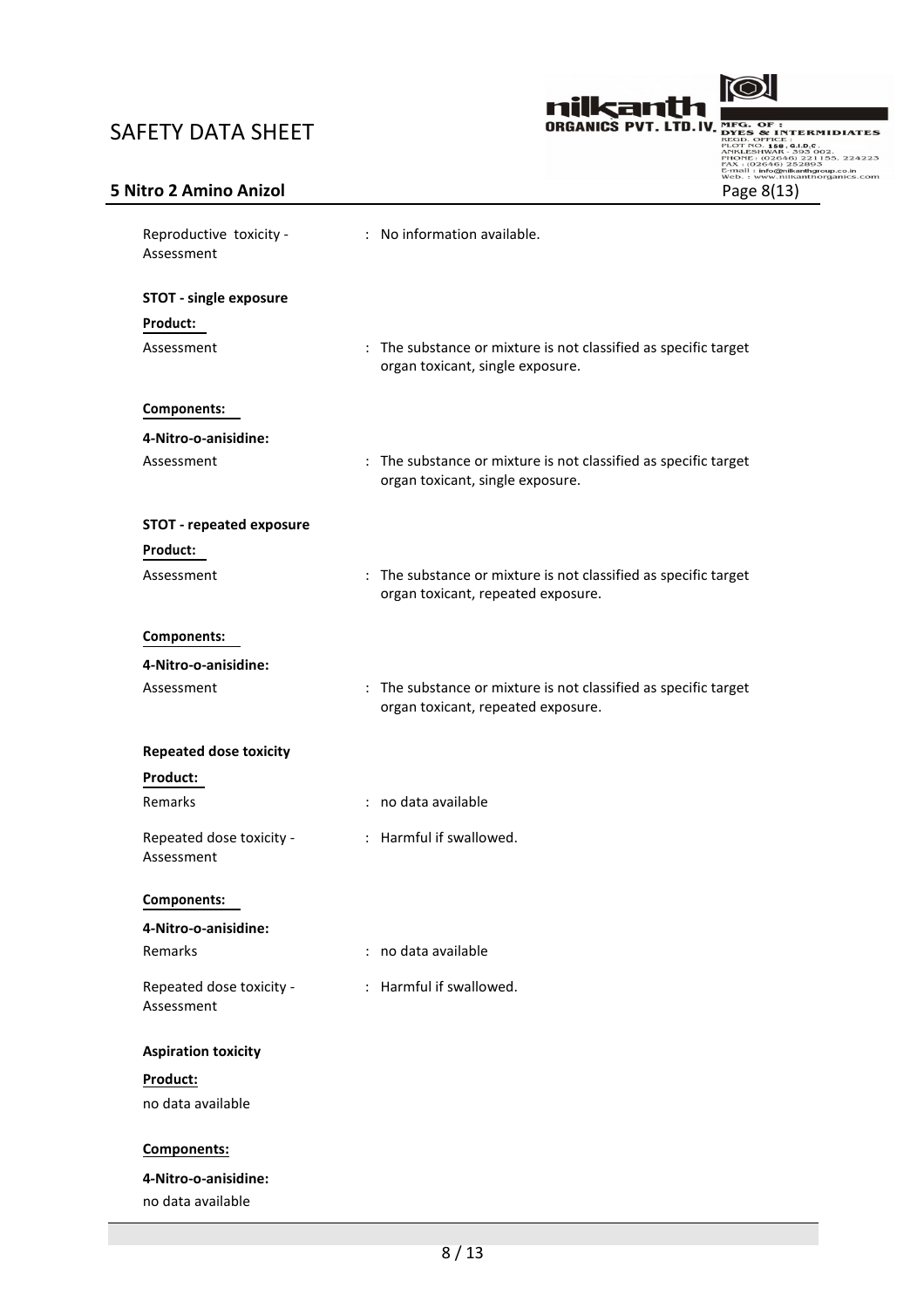

# Further information Product: Remarks **Example 20** control of structural similarity, methaemoglobin formation cannot be excluded

# SECTION 12. ECOLOGICAL INFORMATION

| <b>Ecotoxicity</b>                                                           |                                                                                                                                                                       |
|------------------------------------------------------------------------------|-----------------------------------------------------------------------------------------------------------------------------------------------------------------------|
| Product:                                                                     |                                                                                                                                                                       |
| Toxicity to fish                                                             | Remarks: No data available. No information<br>on fish toxicity<br>was found in the specialised literature.                                                            |
| Toxicity to daphnia and other<br>aquatic invertebrates                       | $\ddot{\cdot}$<br>Remarks: no data available                                                                                                                          |
| Toxicity to algae                                                            | Remarks: no data available                                                                                                                                            |
| Toxicity to fish (Chronic<br>toxicity)                                       | : Remarks: no data available                                                                                                                                          |
| Toxicity to daphnia and other<br>aquatic invertebrates<br>(Chronic toxicity) | : Remarks: no data available                                                                                                                                          |
| Toxicity to microorganisms                                                   | : Remarks: No data available. No information<br>on bacteria<br>toxicity was found in the specialised literature.                                                      |
| <b>Ecotoxicology Assessment</b>                                              |                                                                                                                                                                       |
| Chronic aquatic toxicity                                                     | : Toxic to aquatic life with long lasting effects.                                                                                                                    |
| Components:                                                                  |                                                                                                                                                                       |
| 4-Nitro-o-anisidine:                                                         |                                                                                                                                                                       |
| Toxicity to fish                                                             | : LC50 (Danio rerio (zebra fish)): 50 mg/l<br>Exposure time: 96 h<br>Test Type: static test<br>Method: OECD Test Guideline 203<br>GLP: yes                            |
| Toxicity to daphnia and other<br>aquatic invertebrates                       | : EC50 (Daphnia magna (Water flea)): 7,07 mg/l<br>Exposure time: 48 h<br>Test Type: static test<br>Method: OECD Test Guideline 202<br>GLP: yes                        |
| Toxicity to algae                                                            | : EC50 (Desmodesmus subspicatus (green algae)): 33 mg/l<br>End point: Growth rate<br>Exposure time: 72 h<br>Test Type: static test<br>Method: OECD Test Guideline 201 |

9 / 13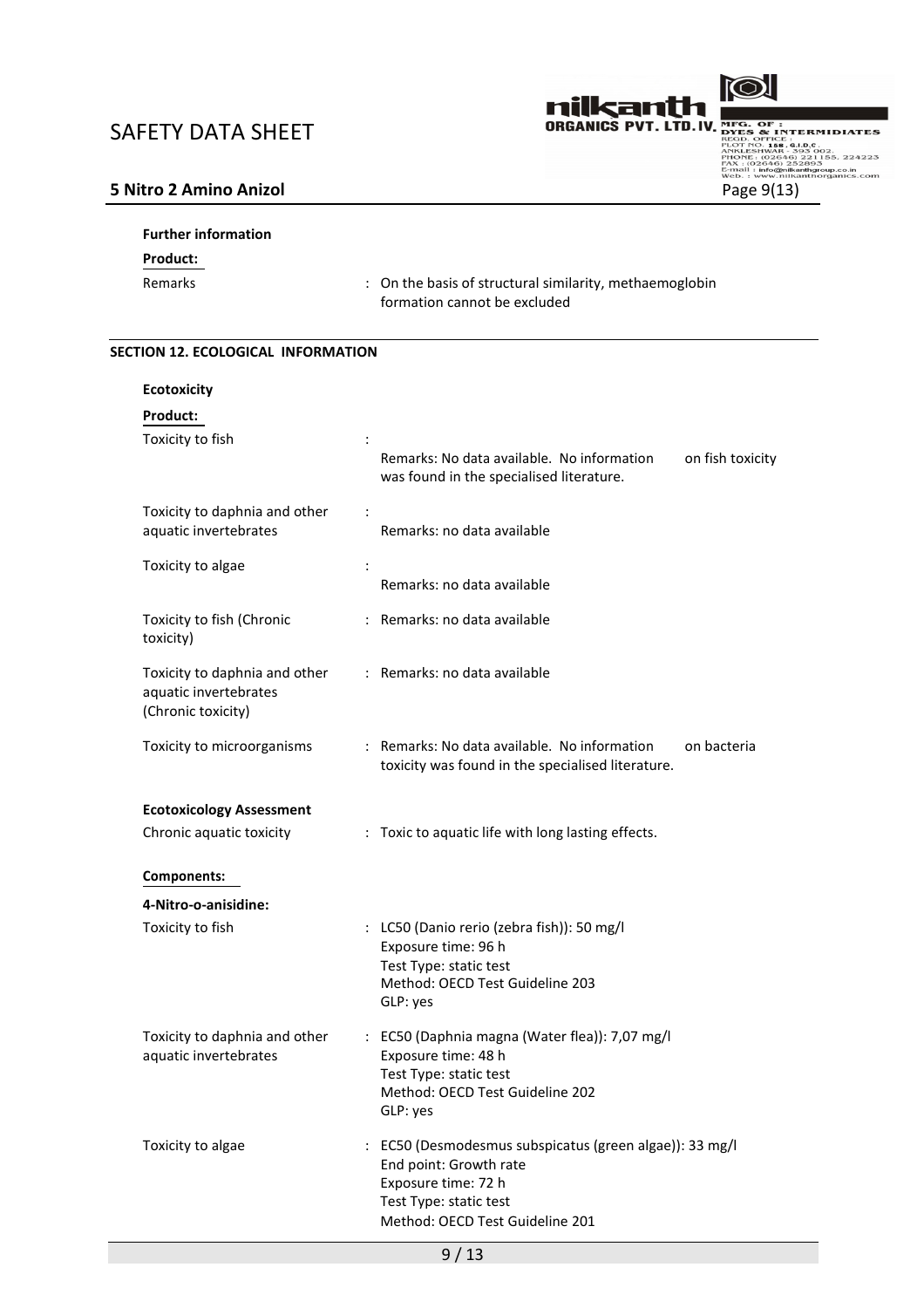

|                                                                              | GLP: yes                                                                                                                                                                                                                    |
|------------------------------------------------------------------------------|-----------------------------------------------------------------------------------------------------------------------------------------------------------------------------------------------------------------------------|
| Toxicity to fish (Chronic<br>toxicity)                                       | : Remarks: no data available                                                                                                                                                                                                |
| Toxicity to daphnia and other<br>aquatic invertebrates<br>(Chronic toxicity) | : Remarks: no data available                                                                                                                                                                                                |
| <b>Ecotoxicology Assessment</b>                                              |                                                                                                                                                                                                                             |
| Chronic aquatic toxicity                                                     | : Toxic to aquatic life with long lasting effects.                                                                                                                                                                          |
| <b>Persistence and degradability</b>                                         |                                                                                                                                                                                                                             |
| Product:                                                                     |                                                                                                                                                                                                                             |
| Biodegradability                                                             | : Result: Not readily biodegradable.<br>Method: Estimated (Ecosar)                                                                                                                                                          |
| Components:                                                                  |                                                                                                                                                                                                                             |
| 4-Nitro-o-anisidine:                                                         |                                                                                                                                                                                                                             |
| Biodegradability                                                             | : aerobic<br>Inoculum: activated sludge<br>Concentration: 70 mg/l<br>Chemical Oxygen Demand (COD)<br>Result: Not biodegradable<br>Biodegradation: 0%<br>Exposure time: 28 d<br>Method: OECD Test Guideline 301F<br>GLP: yes |
| <b>Bioaccumulative potential</b>                                             |                                                                                                                                                                                                                             |
| Components:                                                                  |                                                                                                                                                                                                                             |
| 4-Nitro-o-anisidine:                                                         |                                                                                                                                                                                                                             |
| Partition coefficient: n-<br>octanol/water                                   | : $log Pow: 1,72 (23 °C)$<br>pH: 7<br>Method: OECD Test Guideline 107                                                                                                                                                       |
| <b>Mobility in soil</b>                                                      |                                                                                                                                                                                                                             |
| no data available                                                            |                                                                                                                                                                                                                             |
| <b>Other adverse effects</b>                                                 |                                                                                                                                                                                                                             |
| Product:                                                                     |                                                                                                                                                                                                                             |
| Results of PBT and vPvB<br>assessment                                        | : The substance is not identified as a PBT or as a vPvB<br>substance.                                                                                                                                                       |
| Additional ecological<br>information                                         | : No data can be given, owing to the product's insolubility in<br>water.                                                                                                                                                    |
|                                                                              |                                                                                                                                                                                                                             |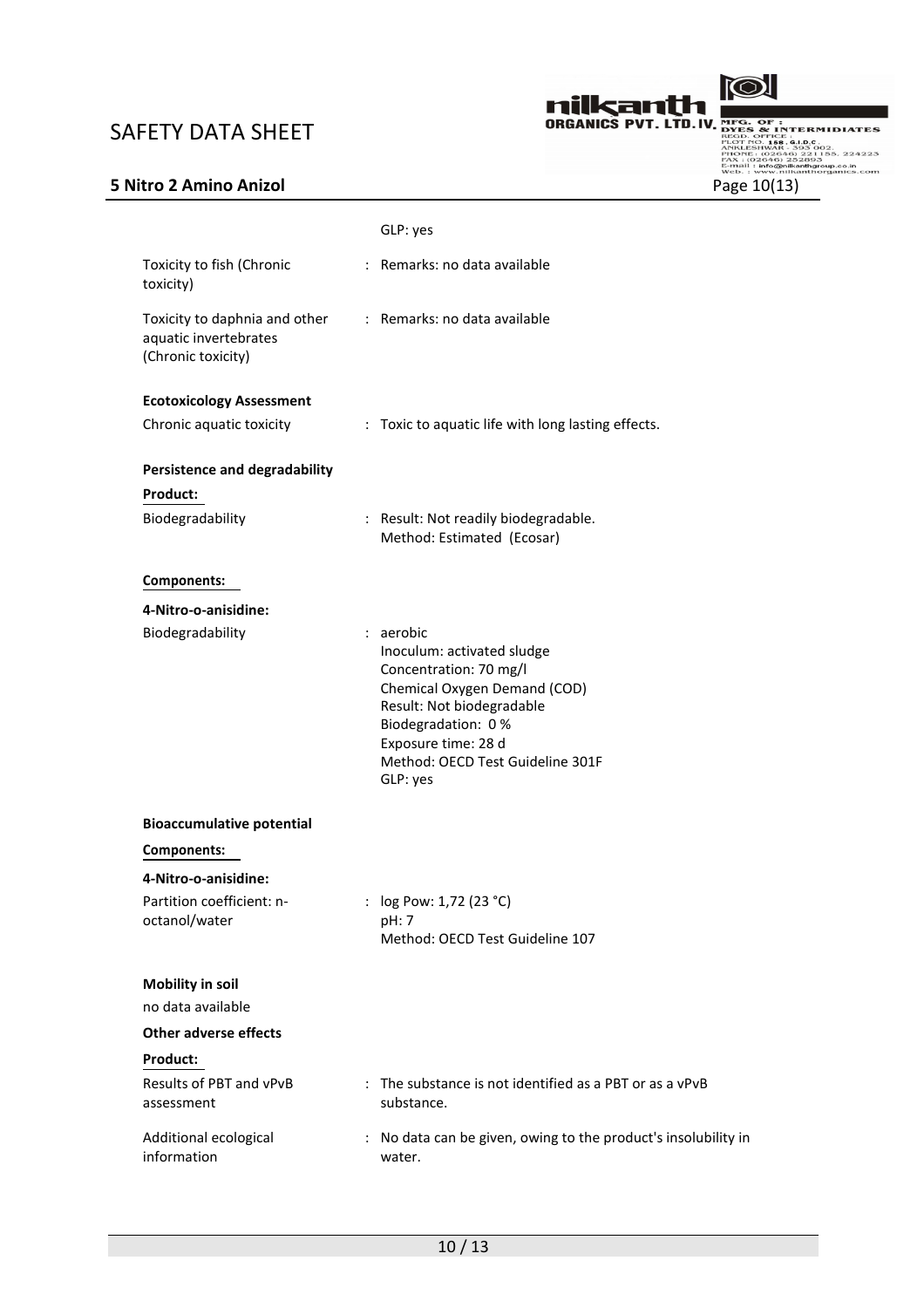

| Components:                           |                                                                                  |
|---------------------------------------|----------------------------------------------------------------------------------|
| 4-Nitro-o-anisidine:                  |                                                                                  |
| Results of PBT and vPvB<br>assessment | $\therefore$ The substance is not identified as a PBT or as a vPvB<br>substance. |

### SECTION 13. DISPOSAL CONSIDERATIONS

| <b>Disposal methods</b> |                                                                                                                                                                                                                                                                                                                                                     |
|-------------------------|-----------------------------------------------------------------------------------------------------------------------------------------------------------------------------------------------------------------------------------------------------------------------------------------------------------------------------------------------------|
| Waste from residues     | : In accordance with current regulations may be taken to waste<br>disposal site or incineration plant, after consultation with site<br>operator and/or with the responsible authority                                                                                                                                                               |
| Contaminated packaging  | : Contaminated packages or drums must be treated as waste,<br>and must be disposed of or treated for reuse/recycling in an<br>installation approved by Environmental Authorities according<br>to local regulations. The wastes generated from such<br>treatment of the packages must be processed in order to<br>avoid environmental contamination. |

### SECTION 14. TRANSPORT INFORMATION

| Terrestrial (railways, highways) - ANTT: |                                                    |  |
|------------------------------------------|----------------------------------------------------|--|
| Proper shipping name:                    | Environmentally hazardous substance, solid, n.o.s. |  |
| Class:                                   | 9                                                  |  |
| Packing group:                           | Ш                                                  |  |
| UN no.                                   | <b>UN 3077</b>                                     |  |
| Primary risk:                            | 9                                                  |  |
| Hazard no.:                              | 90                                                 |  |
| Remarks                                  | Shipment permitted                                 |  |
| Hazard inducer(s):                       | 5-Nitro-2-amino anisole                            |  |
| Air - ANAC:                              |                                                    |  |
| Proper shipping name:                    | Environmentally hazardous substance, solid, n.o.s. |  |
| Class:                                   | 9                                                  |  |
| Packing group:                           | Ш                                                  |  |
| UN/ID number:                            | <b>UN 3077</b>                                     |  |
| Primary risk:                            | 9                                                  |  |
| Remarks                                  | Shipment permitted                                 |  |
| Hazard inducer(s):                       | 5-Nitro-2-amino anisole                            |  |
| Ship (sea, rivers, lakes) - IMDG:        |                                                    |  |
| Proper shipping name:                    | Environmentally hazardous substance, solid, n.o.s. |  |
| Class:                                   | 9                                                  |  |
| Packing group:                           | Ш                                                  |  |
| UN no.                                   | <b>UN 3077</b>                                     |  |
| Primary risk:                            | 9                                                  |  |
| Remarks                                  | Shipment permitted                                 |  |
| Hazard inducer(s):                       | 5-Nitro-2-amino anisole                            |  |
| Marine pollutant:                        | Marine Pollutant                                   |  |
| EmS:                                     | $S-F$<br>F-A                                       |  |

## Transport in bulk according to Annex II of MARPOL 73/78 and the IBC Code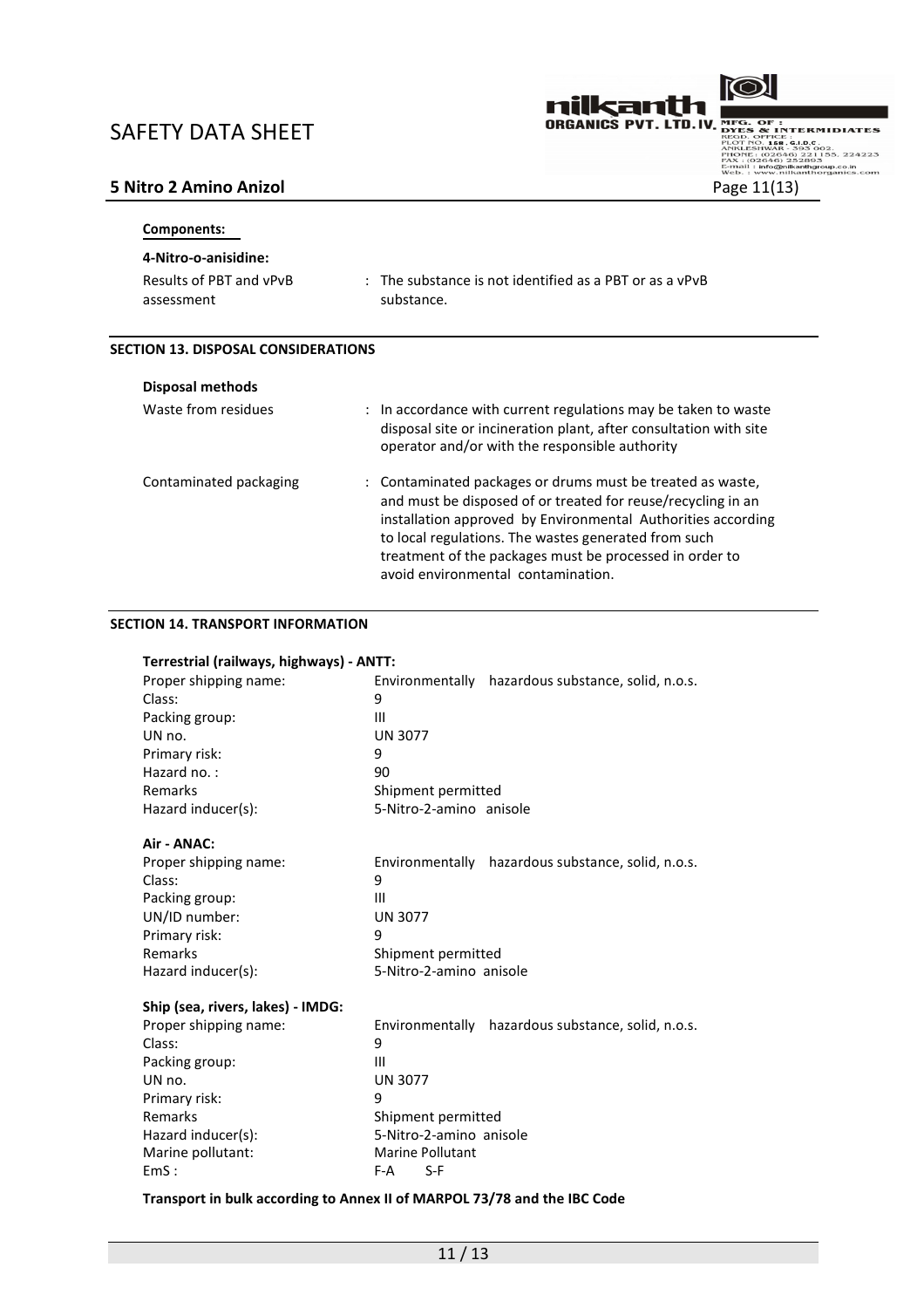

Not applicable for product as supplied.

### SECTION 15. REGULATORY INFORMATION

### Safety, health and environmental regulations/legislation specific for the substance or mixture

Apart from the data/regulations specified in this chapter, no further information is available concerning safety, health and environmental protection.

### International Regulations

### SECTION 16. OTHER INFORMATION

### Full text of other abbreviations

AICS - Australian Inventory of Chemical Substances; ANTT - National Agency for Transport by Land of Brazil; ASTM - American Society for the Testing of Materials; bw - Body weight; CMR - Carcinogen, Mutagen or Reproductive Toxicant; CPR - Controlled Products Regulations; DIN - Standard of the German Institute for Standardisation; DSL - Domestic Substances List (Canada); ECx - Concentration associated with x% response; ELx - Loading rate associated with x% response; EmS - Emergency Schedule; ENCS - Existing and New Chemical Substances (Japan); ErCx - Concentration associated with x% growth rate response; ERG - Emergency Response Guide; GHS - Globally Harmonized System; GLP - Good Laboratory Practice; IARC - International Agency for Research on Cancer; IATA - International Air Transport Association; IBC

- International Code for the Construction and Equipment of Ships carrying Dangerous Chemicals

in Bulk; IC50 - Half maximal inhibitory concentration; ICAO - International Civil Aviation Organization; IECSC - Inventory of Existing Chemical Substances in China; IMDG - International Maritime Dangerous Goods; IMO - International Maritime Organization; ISHL - Industrial Safety

and Health Law (Japan); ISO - International Organisation for Standardization; KECI - Korea Existing Chemicals Inventory; LC50 - Lethal Concentration to 50 % of a test population; LD50 - Lethal Dose to 50% of a test population (Median Lethal Dose); MARPOL - International

Convention for the Prevention of Pollution from Ships; n.o.s. - Not Otherwise Specified; Nch - Chilean Norm; NO(A)EC - No Observed (Adverse) Effect Concentration; NO(A)EL - No Observed (Adverse) Effect Level; NOELR - No Observable Effect Loading Rate; NOM - Official Mexican Norm; NTP - National Toxicology Program; NZIoC - New Zealand Inventory of Chemicals; OECD

- Organization for Economic Co-operation and Development; OPPTS - Office of Chemical Safety and Pollution Prevention; PBT - Persistent, Bioaccumulative and Toxic substance; PICCS -

Philippines Inventory of Chemicals and Chemical Substances; (Q)SAR - (Quantitative) Structure Activity Relationship; REACH - Regulation (EC) No 1907/2006 of the European Parliament and of the Council concerning the Registration, Evaluation, Authorisation and Restriction of Chemicals;

SADT - Self-Accelerating Decomposition Temperature; SDS - Safety Data Sheet; TCSI - Taiwan Chemical Substance Inventory; TDG - Transportation of Dangerous Goods; TSCA - Toxic Substances Control Act (United States); UN - United Nations; UNRTDG - United Nations

Recommendations on the Transport of Dangerous Goods; vPvB - Very Persistent and Very Bioaccumulative; WHMIS - Workplace Hazardous Materials Information System

This information corresponds to the present state of our knowledge and is intended as a general description of our products and their possible applications. Nilkanth Organics pvt. ltd. makes no warranties, express or implied, as to the information's accuracy, adequacy, sufficiency or freedom from defect and assumes no liability in connection with any use of this information. Any user of this product is responsible for determining the suitability of Nilkanth Organics pvt. ltd.'s products for its particular application.